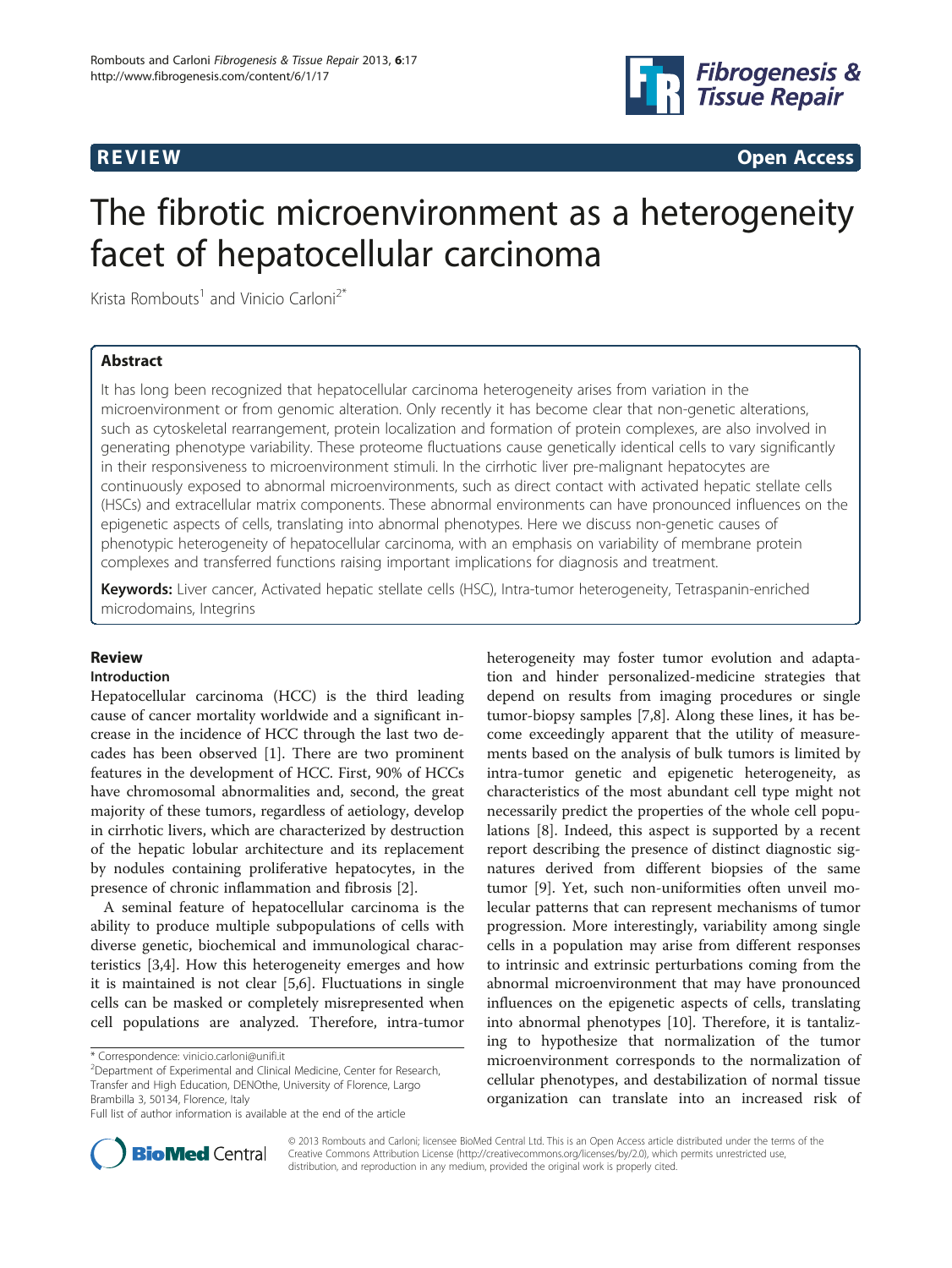genomic instability and phenotype heterogeneity [\[11,12](#page-4-0)]. The great interest concerning the tumor microenvironment is associated with the recognition that micro-environ mental alterations are not just passive consequences of genetic evolution occurring in hepatocytes, but that they are active participants in tumorigenesis [[13](#page-4-0)]. As many excellent reviews summarize progress in this area, we focus on the effects of micro-environmental alterations on the phenotypic heterogeneity of pre-malignant hepatocytes.

# Activated hepatic stellate cells

Pre-malignant hepatocytes live in a complex microenvironment that includes the extracellular matrix (ECM), diffusible growth factors and cytokines, and a variety of non-epithelial cell types, including endothelial cells, activated hepatic stellate cells (HSCs), and those that can respond to infection and injury, that is, lymphocytes, Kupffer cells-macrophages and mast cells [[14,15\]](#page-4-0).

HSCs are known as very important ECM-producing myofibroblasts dwelling in the cirrhotic liver and microenvironment of HCC. The activated HSCs infiltrate the stroma of liver tumors and localize around tumor sinusoids, fibrous septa and capsules [[16,17](#page-4-0)]. Activated HSCs increase the production and secretion of ECM proteins, which include collagens, laminins, fibronectin and heparan-sulphate proteoglycans. In this way, HSCs have a major impact on the ECM content of the microenvironment and also may affect the overall tumor stromal behavior and vice versa [\[18](#page-5-0)]. Indeed, several studies demonstrated that transformed hepatocytes stimulate migration of HSCs in culture, as well as their production of ECM components, when co-cultured, or when HCC tumor-conditioned medium was used [\[19](#page-5-0)-[21](#page-5-0)]. Hence, all support the concept that hepatocarcinoma cells recruit HSCs, which then promote tumor growth and local invasion [[22](#page-5-0)]. The cancer cell-induced increase in ECM synthesis is mediated by transforming growth factor beta (TGF-β1), whereas proliferation of HSCs is promoted by platelet-derived growth factor (PDGF) [[23,24\]](#page-5-0). This interaction, between HCC and HSCs, is bidirectional since HSCs, in turn, stimulate hepatocarcinoma cell proliferation and inhibit their apoptosis to increase the population of cancer cells [[25](#page-5-0)]. Proliferation of hepatocytes is mediated by factors secreted by activated HSCs, such as insulin-like growth factor I (IGF-I), transforming growth factor alpha (TGF- $\alpha$ ), hepatocyte growth factor (HGF) and other inflammatory cytokines [\[26,27\]](#page-5-0). Accumulating evidence indicates and points to an important and major influence of activated HSC on HCC development and progression and, hence, the therapeutic inhibition of activated HSCs should be taken into account when treating HCC [[28](#page-5-0)].

# Premalignant and cancerous hepatocytes Hepatocyte plasma membrane microdomains, the tetraspanin paradigm

It has long been recognized that differences from one cell to the next can arise through variation in the extracellular environment or from genomic alteration. Only recently it has become clear that plasma membrane protein fluctuations can also have profound effects on phenotype. These fluctuations cause genetically identical cells to vary significantly in their responsiveness to stimuli of the fibrotic microenvironment (Figure [1](#page-2-0)).

The spatial organization of plasma membrane components in discrete microdomains is thought to be a key factor in the generation of distinct signal inputs or outputs [[29](#page-5-0)]. Dynamic microdomains have important implications for understanding how signaling complexes are assembled and disassembled in response to ECM stimuli; some components of these signaling complexes might reside permanently in these microdomains, but others could have extremely transient interactions [\[30\]](#page-5-0).

Tetraspanins are transmembrane proteins defined by small and large outer loops, short N-terminal and Cterminal tails with four transmembrane domains. They form complexes termed tetraspanin-enriched microdomains (TEMs) by interacting with other tetraspanins and with a variety of transmembrane and cytosolic proteins that are required for their function [[31](#page-5-0)]. Several tetraspanin molecules have been identified and implicated in the regulation of cell proliferation, cell migration and cell fusion [\[32](#page-5-0)]. The most important partners are integrins, particularly  $\alpha$ 3β1,  $\alpha$ 4β1,  $\alpha$ 6β1 and  $\alpha$ 6β4, intracellular associated heterotrimeric G proteins, proteases, immunoglobulin superfamily members and cytosolic signal transduction molecules [[31](#page-5-0)]. The repertoire of tetraspanins differs between cancer cell types; therefore, a complete characterization of tetraspanin-associated proteins and functions is difficult to accomplish and may not be generalized. Nevertheless, in the majority of cancer cell types, including HCC, a characteristic feature is the evident presence of integrins, signaling proteins and proteases as important components of these domains [\[33\]](#page-5-0).

# Tetraspanin CD81

Tetraspanin CD81 was identified originally as the target of an anti-proliferative antibody (TAPA-1) that inhibited in vitro cellular proliferation [\[34](#page-5-0)]. CD81 is involved in a broad range of cellular functions as revealed by the binding of monoclonal antibodies. The antibodies evoke their effect by mimicking a natural ligand or by altering the interactions between CD81 and its associated proteins. Although the protein is widely expressed, its levels within a single tissue vary in response to cellular activation. An important feature of tetraspanin CD81 is its ability to associate with itself forming homodimers and with various other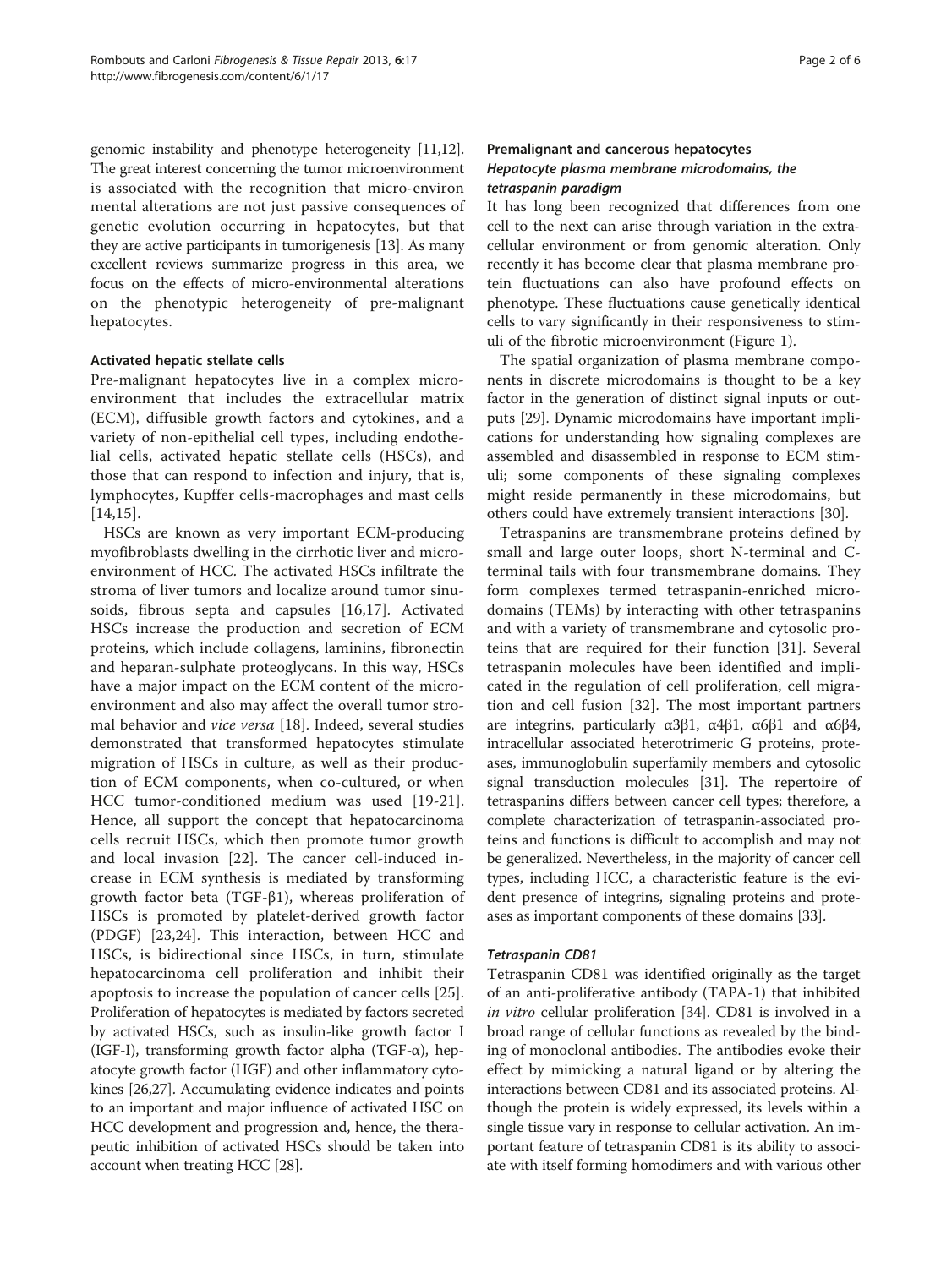<span id="page-2-0"></span>

receptors into membrane microdomains. Up-regulation of CD81 in pre-malignant hepatocytes can contribute to reorganizing the plasma membrane in domains where signaling proteins can be recruited [[35](#page-5-0)]. CD81 regulation of proliferation is positively associated with activation of the extracellular signal-regulated kinase 1/2 (ERK1/2)/MAPK pathway. CD81 overexpression can activate ERK1/2 while promoting proliferation [[35\]](#page-5-0). Importantly, CD81 induces reorganization of the plasma membrane amplifying the instability of pre-malignant hepatocytes and enhancing their neoplastic progression. Therefore, phenotype heterogeneity could be influenced primarily by a fluctuation of a single protein and associated factors organized in discrete plasma membrane domains. These membrane microdomains represent versatile devices for compartmentalizing different signaling functions. In the non-activated state they float freely, carrying a few passenger proteins, but, when activated, they coalesce to form larger platforms where proteins meet to transfer functions in signaling, processing and transport [\[36\]](#page-5-0).

When the hepatocytes progress in their transformation, the tendency of CD81 expression is to be lost, as revealed by two clinical studies showing a decreased or absent CD81 expression, particularly in metastatic tissues [[37](#page-5-0),[38\]](#page-5-0). HCC cells re-expressing CD81 are still capable of proliferating and producing the principal tumor when injected into the liver of nude rats; however, they contain a defective faculty to produce tumors in distant parts of the liver [[39\]](#page-5-0). These findings strengthen the vision that CD81 is a facilitator of cell proliferation and in the meantime is a negative controller/regulator of movement when expressed by the cells. This is supported by the current view that cell growth and ability to metastasize are two conditions of malignancy not necessarily overlapping [[40](#page-5-0)].

# Tetraspanin CD151

The initial evidence that CD151 promotes metastasis came from a study showing that an antibody with unknown specificity inhibited metastasis formation by a human epidermoid carcinoma cell line in vivo. The antibody was found to recognize CD151, and inhibit cell migration without affecting adhesion or proliferation [[41\]](#page-5-0). Overexpression of CD151 is seen in many tumor types. In breast, pancreatic, colorectal and non-smallcell lung cancer, high CD151 expression is associated with a poor prognosis [[33](#page-5-0)].

Overexpression of CD151 has been associated with poor prognosis also in HCC. Some studies have indicated that CD151 overexpression promotes the metastasis/invasion of cancer cells by mediating integrin signals, while others have argued that an increased expression of CD151 contributes to activate phosphatidylinositol 3 kinase/protein kinase Akt pathway [\[42](#page-5-0)]. Indeed, the high expressions of CD151 and α6 integrin are major contributors to the invasion-prone phenotype of HCC. In contrast with CD81, the contribution of CD151 to HCC metastasis/invasion provides an example of the facilitator role of this tetraspanin (Figure [2](#page-3-0)). Apart from CD151, the tetraspanin TSPAN8 (previously known as CO-029, TM4SF3) has been also associated with tumor progression [\[43\]](#page-5-0). Overexpression of TSPAN8 is described on hepatocellular carcinomas that are poorly differentiated and prone to intrahepatic spreading [\[44](#page-5-0)]. Conversely, down-regulation of tetraspanin CD82/KAI1 was observed at the levels of both mRNA and protein.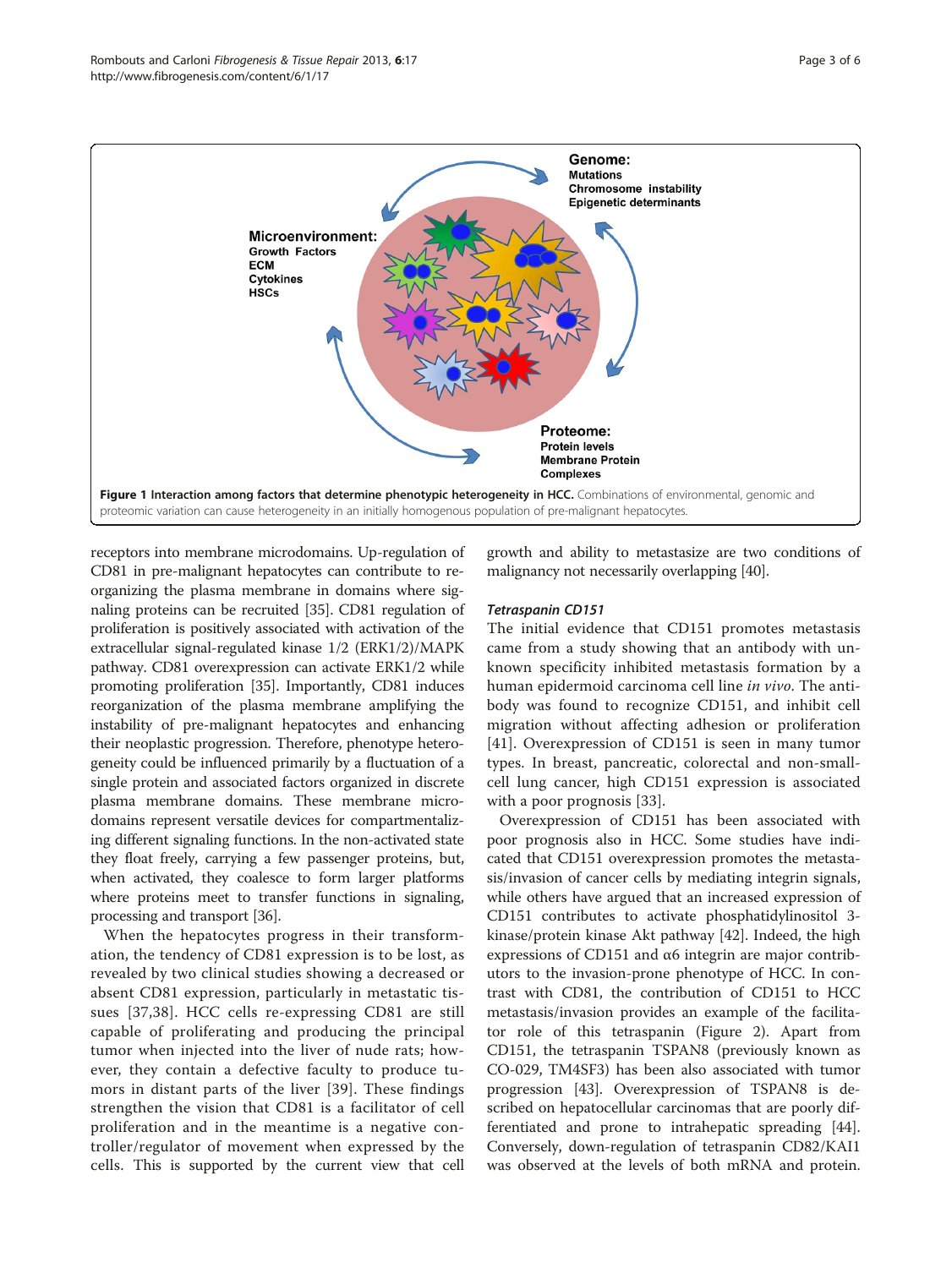<span id="page-3-0"></span>

This was particularly pronounced in poorly differentiated HCCs. Importantly, the CD82/KAI1 level correlated inversely with intrahepatic metastases [[45](#page-5-0)].

Differences in integrin expression and signaling within HCC

The pattern of integrins expressed by human hepatocytes is strikingly different from most other epithelial cells [[46](#page-5-0)]. Normal adult hepatocytes express low levels of only three integrins:  $\alpha$ 1β1, a collagen and laminin receptor;  $\alpha$ 5β1, a fibronectin receptor; and α9β1, a tenascin receptor. In contrast, other integrin receptors, such as α2β1, α3β1, α6β1 and α6β4, are undetectable on normal hepatocytes. One of the most frequent alterations during liver carcinogenesis is the *de novo* expression of the integrin,  $\alpha$ 6β1. HCC patients characterized by multiple tumors, vascular invasion and the absence of encapsulation exhibit increased α6β1 expression [[47](#page-5-0)]. In fact, the induction of α6β1 is an early event in hepatocellular carcinogenesis, and it is reasonable to consider that α6β1 contributes to hepatocarcinogenesis based on several lines of evidence [[48](#page-5-0)-[51](#page-5-0)]. For this reason, it is important to understand the mechanism by which the α6β1 integrin influences the function of HCC cells. One likely possibility is that α6β1 mediated activation of focal adhesion kinase (FAK) and ERK1/2 controls signaling pathways important for HCC function [\[52](#page-5-0)]. Both FAK and ERK1/2 are of interest

because they are regulated by integrin-mediated attachment to ECM, as well as growth factor stimulation, and they control important functions of tumor cells, such as growth and migration. Another possibility suggests that overexpression of α6β1 could provide a ligand-independent growth advantage by modulating the cellular architecture or a signaling pathway required for cell growth [\[51\]](#page-5-0).

Interestingly, the role of α3β1 integrin appears more controversial in hepatocarcinogenesis. A previous study indicated that TGF-β1 was able to induce a significant increase in the expression level of α3β1, which consecutively cooperated with TGF-β1 to induce HCC cell epithelial-mesenchymal transition (EMT) [[53\]](#page-5-0). In a recent study, investigators could not confirm the previous findings when evaluating α3β1 expression in HCC tissue specimen of patients with high concentration of serum TGF-β1 levels nor could be demonstrated a significant up-regulation of α3β1 in HCC cells after 24 or 48 hours of TGF-β1 stimulation. Indeed, they find that the amplified integrin α6β1 signaling pathway is able to induce EMT of HCC cells [[42](#page-5-0)].

# ADAMs

ADAMs are multidomain proteins that contain a disintegrin and a metalloprotease domain [[54](#page-5-0)]. Their metalloprotease domains can induce ectodomain shedding and cleave ECM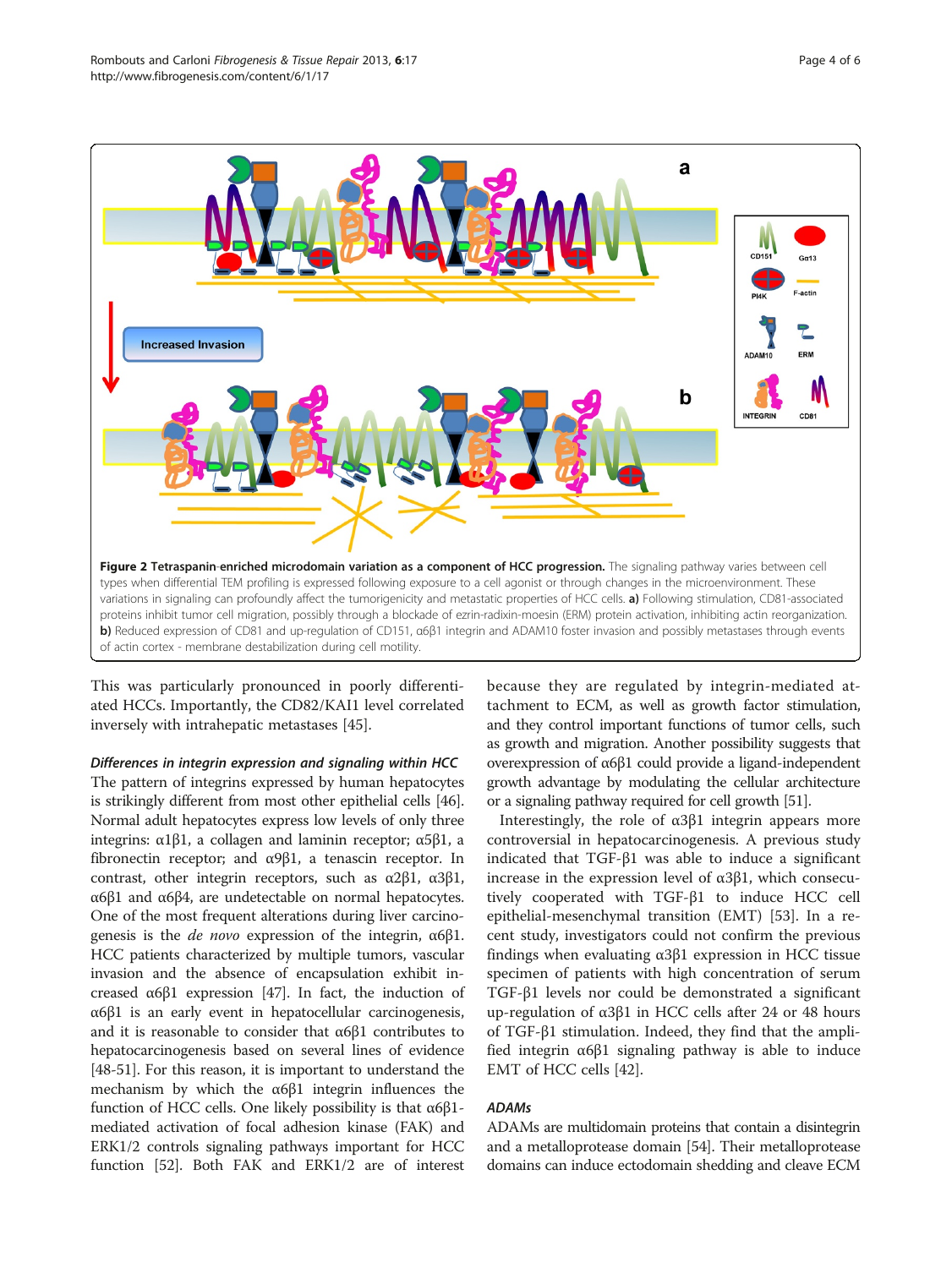<span id="page-4-0"></span>proteins [[55](#page-5-0)]. Their disintegrin and cysteine-rich domains have adhesive and fusion activities. Hence, ADAMs are poised to modulate a variety of cell-cell and cell-ECM interactions. ADAM10, a member of the ADAM family, was detected in all human HCC tissues tested by immunohistochemistry but not in normal liver tissues [\[56](#page-5-0)]. Moreover, CD44, a typical substrate of ADAM10 protease, was also expressed in all human HCC tissues but not in normal liver tissues. These data suggest that overexpression of ADAM10 and CD44 is a characteristic of human HCC. Specifically, ADAM10 is involved in the intramembrane proteolysis process, whereby it mediates ectodomain shedding of various membrane-bound receptors, adhesion molecules, growth factors and cytokines [\[57](#page-5-0)].

# **Conclusions**

HCC cell phenotypes are the result of the integration of inputs from genotype and environmental stimuli. Epigenetic changes that arise during tumor progression alter and diversify cellular phenotypes, posing a major obstacle to the understanding and clinical management of HCC. We suggest that the phenomenon of intratumor phenotypic heterogeneity, especially aspects that are related to clonal diversity, deserve to be recognized and accounted for during the analysis of HCC tumor, building of experimental models and design of therapeutic approaches.

The dominance of gene-centric views has been challenged with the rapid development of research establishing that because tumors contain phenotypically distinct populations of both tumor and stromal cells that interact in a dynamic and reciprocal manner, these interactions are likely to result in the emergence of different proteome profiling. This aspect creates significant problems in employing therapeutic procedures in which microenvironmental changes make a procedure inefficient and in some regions of the HCC a therapeutic result may not be achieved. This inequality of therapy gives HCC cells time to develop resistant phenotypes. In addition, components of the microenvironment can actively protect tumor cells from treatment through secreted factors and cell contact-mediated pro-survival stimuli. Heterogeneity in the tumor microenvironment translates into heterogeneity of tumor cell phenotypes, and so some tumor cells might be intrinsically less sensitive to the therapy. Intra-tumor heterogeneity, associated with heterogeneous protein function, may promote HCC progression through Darwinian selection.

# Abbreviations

ADAM: A-disintegrin and metalloprotease; Akt: Protein kinase B; ECM: Extracellular matrix; EMT: Epithelial-mesenchymal transition; ERK: Extracellular regulated protein kinase; ERM: ezrin-radixin-moesin; FAK: Focal adhesion kinase; HCC: Hepatocellular carcinoma; HGF: Hepatocyte growth factor; HSCs: Hepatic stellate cells; IGF-I: Insulin-like growth factor I; MAPK: Mitogen-activated protein kinase; PDGF: Platelet-derived growth

factor; TEMs: Tetraspanin-enriched microdomains; TGF-α: Transforming growth factor-alpha; TGF-β1: Transforming growth factor-beta.

## Competing interests

The authors declare that they have no competing interests.

## Author's contributions

KR and VC wrote the manuscript. VC finalized the manuscript and organized the figures. Both authors read and approved the final manuscript.

# Acknowledgments

We acknowledge support from Ente Cassa di Risparmio di Firenze (VC).

### Author details

<sup>1</sup>Institute for Liver and Digestive Health, Royal Free Hospital, University College London UCL, London, UK. <sup>2</sup> Department of Experimental and Clinical Medicine, Center for Research, Transfer and High Education, DENOthe, University of Florence, Largo Brambilla 3, 50134, Florence, Italy.

#### Received: 23 July 2013 Accepted: 28 August 2013 Published: 16 September 2013

### References

- El-Serag HB: Hepatocellular carcinoma. N Engl J Med 2011, 365:1118-1127.
- 2. Farazi PA, DePinho RA: Hepatocellular carcinoma pathogenesis: from genes to environment. Nat Rev Cancer 2006, 6:674–687.
- 3. Li Y, Tang ZY, Hou JX: Hepatocellular carcinoma: insight from animal models. Nat Rev Gastroenterol Hepatol 2012, 9:32–43.
- 4. Tao Y, Ruan J, Yeh SH, Lu X, Wang Y, Zhai W, Cai J, Ling S, Gong Q, Chong Z, Qu Z, Li Q, Liu J, Yang J, Zheng C, Zeng C, Wang HY, Zhang J, Wang SH, Hao L, Dong L, Li W, Sun M, Zou W, Yu C, Li C, Liu G, Jiang L, Xu J, Huang H, et al: Rapid growth of a hepatocellular carcinoma and the driving mutations revealed by cell-population genetic analysis of whole-genome data. Proc Natl Acad Sci U S A 2011, 108:12042–12047.
- 5. Gerlinger M, Swanton C: How Darwinian models inform therapeutic failure initiated by clonal heterogeneity in cancer medicine. Br J Cancer 2010, 103:1139–1143.
- 6. Luo J, Solimini NL, Elledge SJ: Principles of cancer therapy: oncogene and non-oncogene addiction. Cell 2009, 136:823–837.
- Brock A, Chang H, Huang S: Non-genetic heterogeneity a mutationindependent driving force for the somatic evolution of tumours. Nat Rev Genet 2009, 10:336–342.
- 8. Marusyk A, Almendro V, Polyak K: Intra-tumour heterogeneity: a looking glass for cancer? Nat Rev Cancer 2012, 12:323–334.
- 9. Gerlinger M, Rowan AJ, Horswell S, Math M, Larkin J, Endesfelder D, Gronroos E, Pierre Martinez P, Matthews N, Stewart A: Intratumor heterogeneity and branched evolution revealed by multiregion sequencing. N Engl J Med 2012, 366:883-892.
- 10. Lee AJ, Endesfelder D, Rowan AJ, Walther A, Birkbak NJ, Futreal PA, Downward J, Szallasi Z, Tomlinson IP, Howell M, Kschischo M, Swanton C: Chromosomal
- instability confers intrinsic multidrug resistance. Cancer Res 2011, 71:1858–1870. 11. Egeblad M, Nakasone ES, Werb Z: Tumors as organs: complex tissues that interface with the entire organism. Dev Cell 2010, 18:884–901.
- 12. Bissell MJ, Kenny PA, Radisky DC: Microenvironmental regulators of tissue structure and function also regulate tumor induction and progression: the role of extracellular matrix and its degrading enzymes. Cold Spring Harb Symp Quant Biol 2005, 70:343–356.
- 13. Tlsty TD, Coussens LM: Tumor stroma and regulation of cancer development. Annu Rev Pathol 2006, 1:119–150.
- 14. Leonardi GC, Candido S, Cervello M, Nicolosi D, Raiti F, Travali S, Spandidos DA, Libra M: The tumour microenvironment in hepatocellular carcinoma. Int J Oncol 2012, 40:1733–1747.
- 15. Wu SD, Ma YS, Fang Y, Liu LL, Fu D, Shen XZ: Role of the microenvironment in hepatocellular carcinoma development and progression. Cancer Treat Rev 2012, 38:218–225.
- 16. Mikula M, Proell V, Fischer AN, Mikulits W: Activated hepatic stellate cells induce tumor progression of neoplastic hepatocytes in a TGF-beta dependent fashion. J Cell Physiol 2006, 209:560–567.
- 17. Coulouarn C, Corlu A, Glaise D, Guénon I, Thorgeirsson SS, Clément B: Hepatocyte-stellate cell cross-talk in the liver engenders a permissive